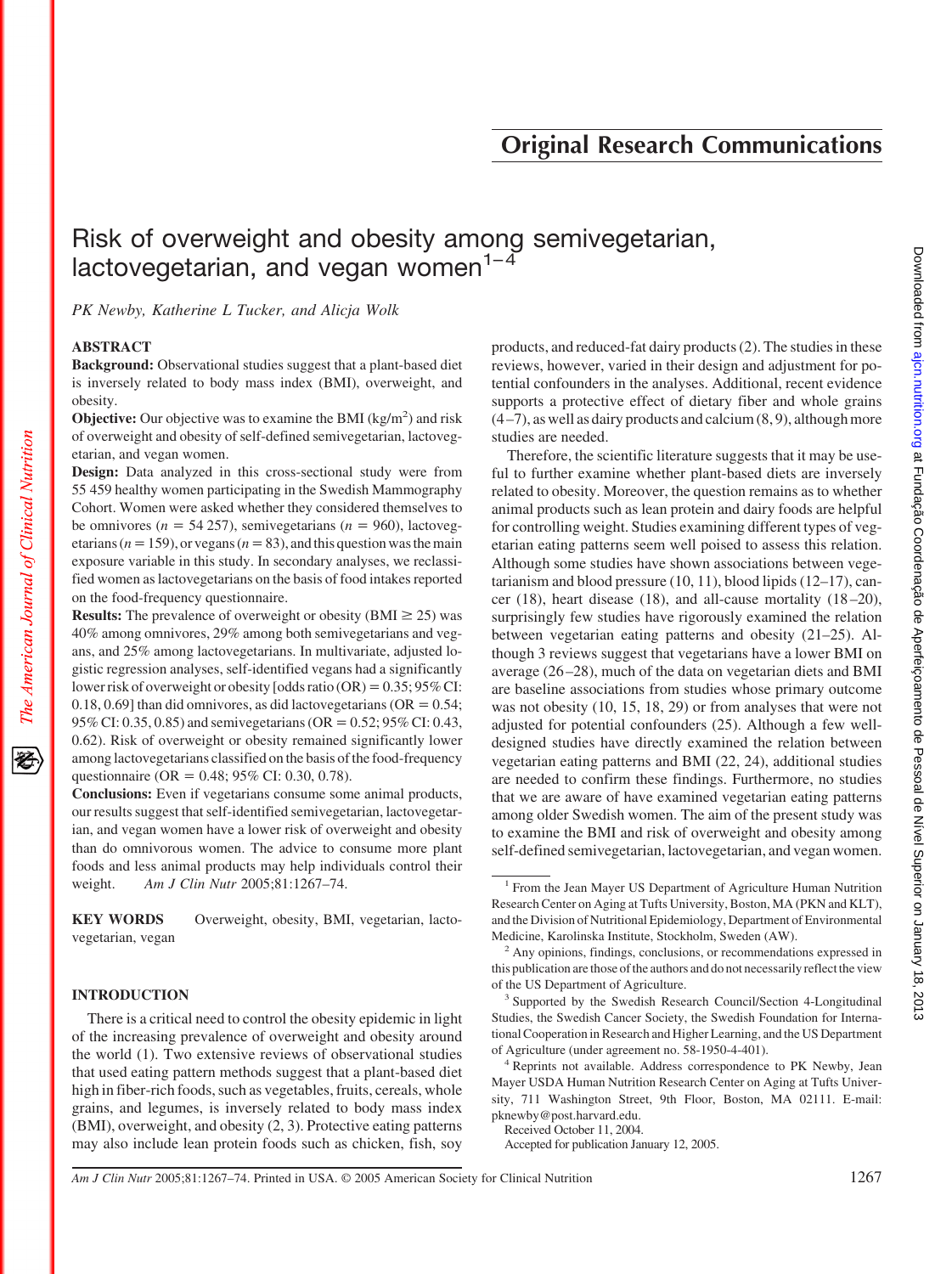### **SUBJECTS AND METHODS**

#### **Study design and participants**

Data analyzed in this cross-sectional study were from the first wave of the Swedish Mammography Cohort (SMC) in 1987– 1990, a population-based mammography screening program introduced in Vastmanland and Uppsala counties in central Sweden. All women born between 1914 and 1948 living in these 2 counties were invited to the screening  $(n = 90 903)$  and received a 6-page questionnaire that included items about anthropometric, reproductive, sociodemographic, and dietary factors. Among those contacted, 66 651 (74%) completed the questionnaire and agreed to participate; these methods are further described elsewhere (30). In brief, questionnaires with missing or incorrect ID numbers, questionnaires lacking a date, women who moved out of the study area, and women who died during the study period but were missing a date of death were excluded from the study. Women with a previous cancer diagnosis as reported in the Swedish Cancer Registry were also excluded. After these exclusions, 61 433 participants in the SMC study remained, from which we created our study sample.

To obtain a healthy cohort, we first excluded women with a cardiovascular condition of angina, diabetes, coronary disease, or stroke  $(n = 1834)$ ; cardiovascular conditions were based on hospital diagnoses. We next excluded subjects whose energy intake appeared implausible ( $\langle 2510 \text{ or } \rangle 16736 \text{ kJ}; n = 747$ ). Of the remaining study participants, subjects with missing height or weight data or with implausible values for weight  $(< 40$  or  $>$  225 kg), height ( $>$  2.25 or < 1.4 m), or BMI (in kg/m<sup>2</sup>: < 14 or  $>$ 50) were excluded ( $n = 2197$ ). Last, women were excluded if they did not answer the question describing their overall dietary pattern, which was our main exposure variable  $(n = 1196)$ , as described below. After all exclusions, 55 459 women were available for the analysis.

#### **Dietary assessment**

The American Journal of Clinical Nutrition

Dietary intakes were assessed with a food-frequency questionnaire (FFQ). On the FFQ, the women were asked whether they considered themselves to be omnivorous (consume all foods), semivegetarian (mostly lactovegetarian, sometime consume fish or eggs), lactovegetarian (consume no meat, poultry, fish, or eggs), or vegan (consume no meat, poultry, fish, eggs, or dairy products). From this question, the women were grouped into 4 mutually exclusive categories of omnivore, semivegetarian, lactovegetarian, and vegan (the last 3 patterns are referred to as vegetarian eating patterns herein).

The FFQ contained 67 food questions, of which 60 were semiquantitative food items in which the subjects were asked how often, on average, they had consumed the foods in the past 6 mo, ranging from "never/seldom" to "4 or more times/d." (The remaining items on the questionnaire queried eating behaviors and were not used in the present study.) Standard portion sizes were used on the FFQ (eg, 1 slice of bread  $= 1$  serving). Frequency intakes were converted to daily intakes (eg,  $1-3$  times/mo = 0.07 servings/d on the basis of the midpoint of 2 times/mo). Nutrients were derived from reported food intakes by using the database from the Swedish Food Administration. Foods were also categorized into several major food groups (ie, fruit, vegetables, potatoes, legumes, cereals, whole grains, refined grains, dairy products, meat, poultry, and fish) to examine food group intakes across the different eating patterns.

#### **Anthropometric assessment**

Subjects self-reported their weight (kg) and height (m) on the questionnaire; high validity has been observed for self-reported height  $(r = 1.0)$  and weight  $(r = 0.9)$  compared with actual measurements among Swedish women (31). From height and weight, BMI (kg/m<sup>2</sup>) was calculated. On the basis of their BMI, the women were classified as overweight (BMI 25–29.99) or obese (BMI  $\geq$  30) according to international cutoffs (32).

#### **Covariate assessment**

On the 1987 questionnaire, the women reported their age, education, and marital status. Education was originally measured in 6 categories (compulsory school, vocational or girls' school, junior secondary school, secondary school, university or college, and other training) and was collapsed into 4 mutually exclusive categories of less than high school, high school, university, and other training. Marital status was reported as single, cohabitating but not married, married, divorced, or widowed.

Because only a limited set of covariates was assessed in 1987– 1990, we used data from the second wave of the SMC study in 1997 to further adjust our regression analyses, including only those variables that could not have changed between 1987 and 1997. Specifically, the questionnaire in 1997 included questions on the age at birth of the first child, parity, and body shape at 10 y of age. Subjects were asked to recall their childhood body shape ("How was your figure at 10 y of age?") by choosing among 7 figures of increasing body size, ranging from smallest (figure 1) to largest (figure 7). The women were also asked to recall their age at the birth of their first child and to report how many children they had. Smoking habit (current, previous, or never) was also assessed. We re-categorized smokers as never smokers and ever smokers, because a never smoker in 1997 would also be a never smoker in 1987 but it could not be determined whether a current or previous smoker in 1997 would have had the same smoking status in 1987.

#### **Statistical analyses**

Sample characteristics were described by using means and SDs for continuous variables and frequencies (number and percent) for categorical variables. We used Tukey's honestly significant differences test for continuous covariates and the chisquare test for categorical covariates to examine differences in sample characteristics across groups. Mean  $(\pm SE)$  intakes of macronutrients and food groups among each eating pattern group were calculated by using a generalized linear model and were adjusted for multiple comparisons by using Tukey's honestly significant differences test.

Linear and logistic regression analyses were performed, and each analysis included an indicator variable for each vegetarian eating pattern (eg, semivegetarian, lactovegetarian, or vegan) in the same model; omnivores were treated as the reference group. Two sets of linear regression analyses were performed, and alpha was set at 0.05. In the first analysis, the outcome was BMI, and in the second, the outcome was weight. For each outcome, the first model was adjusted for age and energy intake and the second model was multivariate adjusted for age, energy intake, alcohol intake, education, marital status, smoking status, parity, age at first birth, and childhood body shape for a subset of women for whom these data were available. A final model was tested with additional adjustment for intakes of total fat (% of energy/d) and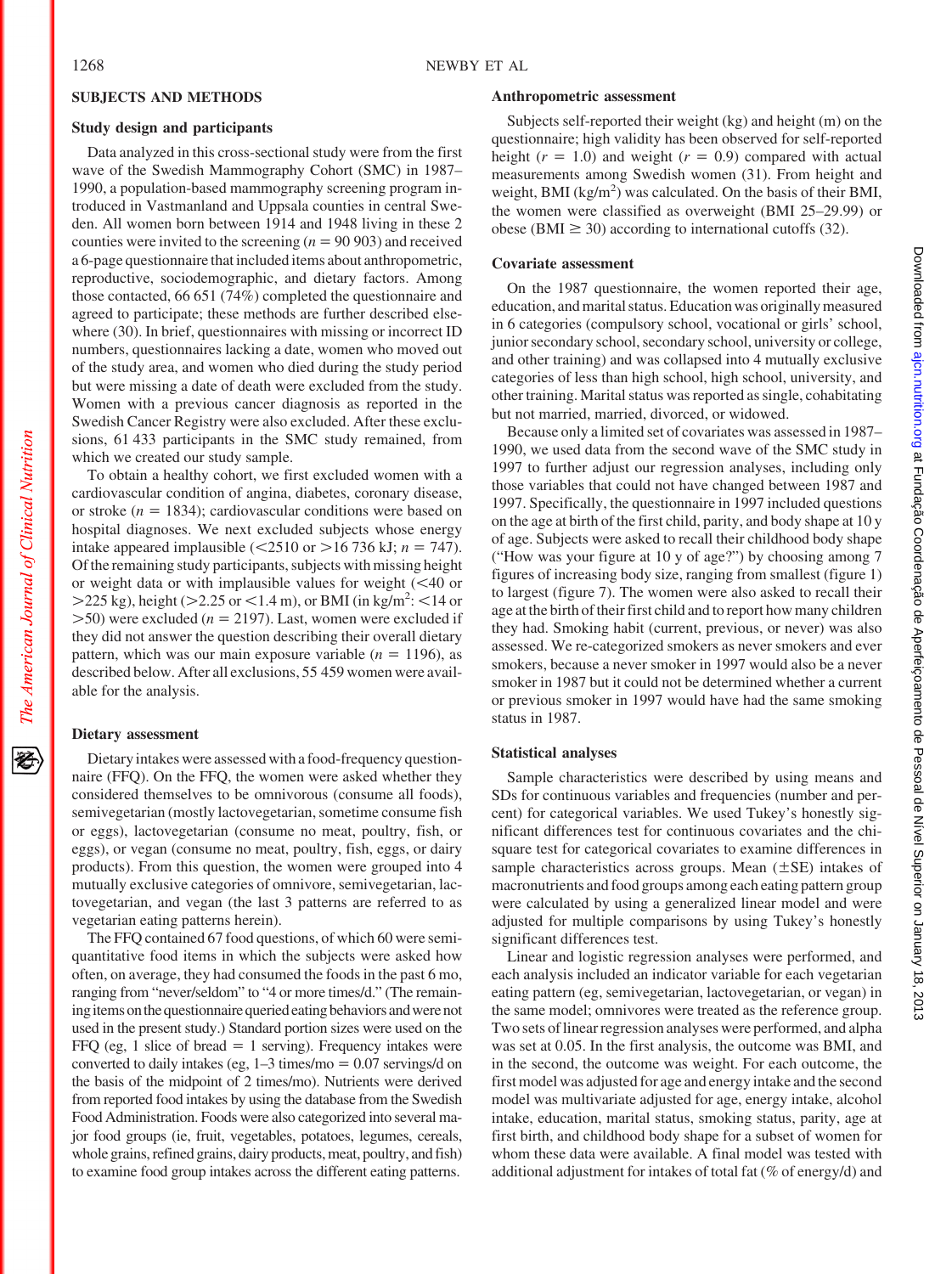fiber (g/d). Last, we added a quadratic term for age to see if model fit improved. We also tested all models without baseline energy intake, because energy may be in the causal pathway of the association between eating patterns and weight. Models predicting weight were also adjusted for height.

Two sets of logistic regression analyses were also performed. In the first analysis, overweight or obesity ( $\text{BMI} \geq 25$ ) was the outcome variable; in the second, obesity ( $\text{BMI} \geq 30$ ) was the outcome variable. Models were built in the same way as described above, and odds ratios (ORs) and 95% CIs were calculated for each vegetarian group.

In a secondary analysis to check the associations between vegetarian eating pattern and BMI, overweight, and obesity, we reclassified women as actual lactovegetarians or actual vegans on the basis of reported dietary intakes on the FFQ, which we defined as zero consumption of meat, fish, and eggs or zero consumption of meat, fish, eggs, and dairy products, respectively. All regression analyses were repeated in the group of actual lactovegetarians.

We last performed a final set of regression analyses following the above modeling procedure among never smokersin which we excluded current or former smokers to prevent confounding by smoking status. Although our primary regression models above were adjusted for smoking, residual confounding may have affected our estimates. We could not discern whether ever smokers were current or former smokers in 1987, because smoking habit may have changed during the 10-y follow-up period when smoking status was measured. All analyses were performed by using SAS for WINDOWS, version 8.2 (SAS Institute Inc, Cary, NC).

#### **RESULTS**

The American Journal of Clinical Nutrition

移

A small percentage of women were semivegetarian (1.73%), lactovegetarian (0.29%), or vegan (0.15%). The vegan women were significantly older than the omnivorous, semivegetarian, and lactovegetarian women ( $P < 0.05$ ; Table 1). The omnivorous women were significantly heavier (66.6  $\pm$  10.9 kg) than any of the 3 vegetarian groups and also had a significantly higher BMI (24.7  $\pm$  3.9). The prevalence of overweight or obesity  $(BMI \ge 25)$  was 40% among omnivores, 29% among both semivegetarians and vegans, and 25% among lactovegetarians. A higher percentage of semivegetarians (9%) and lactovegetarians (10%) attended university compared with omnivores (5%) and vegans (6%). Vegans had the highest percentage of never smokers (72%).

As shown in **Table 2**, intakes of all macronutrients differed significantly across eating patterns. Omnivores had significantly higher energy ( $P < 0.005$ ) and protein ( $P < 0.0003$ ) intakes, and significantly lower carbohydrate intake  $(P < 0.001)$ , than did any of the 3 vegetarian groups. Omnivores also consumed a greater percentage of energy from saturated fat and monounsaturated fat than did all 3 vegetarian groups and had the lowest intake of fiber. Omnivores had the highest intakes of refined grains and animal foods and the lowest intakes of fruit and vegetables (**Table 3**). Few significant differences in food group intakes were noted among the 3 vegetarian eating groups: vegans consumed more vegetables and less dairy products than did lacto- or semivegetarians, whereas semivegetarians consumed the most fish.

In multivariate, adjusted linear regression analyses (**Table 4**), women who were semivegetarian ( $b = -1.13$ ; 95% CI:  $-1.42$ ,  $-0.84; P < 0.005$ ), lactovegetarian (b =  $-1.07; 95\%$  CI:  $-1.81$ ,

 $-0.33$ ;  $P < 0.005$ ), or vegan (b =  $-1.29$ ; 95% CI:  $-2.33$ ,  $-0.25$ ;  $P < 0.005$ ) had a significantly lower BMI than did omnivores. Among the 3 vegetarian groups, vegans had the lowest weight ( $b = -5.31$ ; 95% CI:  $-7.82$ ,  $-2.80$ ;  $P < 0.005$ ) compared with omnivores.

In multivariate, adjusted logistic regression analyses **(Table 5**), vegans had a significantly lower risk of overweight or obesity  $(OR = 0.35; 95\% \text{ CI: } 0.18, 0.69)$  than did omnivores, as did lactovegetarians ( $OR = 0.54$ ; 95% CI: 0.35, 0.85) and semivegetarians (OR =  $0.52$ ; 95% CI: 0.43, 0.62). Semivegetarians also had a lower risk of obesity (OR =  $0.46$ ; 95% CI: 0.31, 0.66) than did omnivores. When lactovegetarians and vegans were collapsed into one group, there was a similar reduction in risk for obesity (OR =  $0.46$ ; 95% CI: 0.26, 0.83), although the odds ratio was no longer significant when further adjusted for covariates.

In secondary analyses, we counted 158 actual lactovegetarians and 14 actual vegans in the sample when defined on the basis of intakes reported in the FFQ; we only analyzed lactovegetarians because of the small number of vegans available for analysis. In a multivariate adjusted model, actual lactovegetarians had a significantly lower BMI ( $b = -1.68$ ; 95% CI:  $-2.46$ ,  $-0.90$ ;  $P =$ 0.0013) and lower weight ( $b = -4.17$ ; 95% CI: -6.01, -2.33;  $P = 0.0062$ ) than did omnivores. The risk of overweight or obesity remained significantly lower among actual lactovegetarians (OR =  $0.48$ ; 95% CI: 0.30, 0.78; data not shown).

The quadratic term for age was significant, so it was retained in the final multivariate adjusted models above. Our results for all the regression analyses were similar and remained significant when fat and fiber were added to the model, when we omitted energy from the model, and when all analyses were repeated among never smokers (data not shown).

#### **DISCUSSION**

In the present study, the mean weight, BMI, and prevalence of overweight and obesity were highest among omnivores compared with semivegetarians, lactovegetarians, and vegans. In a multivariate, adjusted logistic regression model, vegans had a significantly lower risk of overweight or obesity than did omnivores, as did lactovegetarians and semivegetarians. A reduced risk of overweight or obesity was also observed when we recategorized women as actual lactovegetarians on the basis of reported dietary intake on the FFQ rather than on the basis of whether they identified themselves as a vegetarian.

Although the number of vegetarians in this population was small, the large sample size of the study allowed us to examine dietary associations between BMI and overweight or obesity among subgroups of vegetarians and to detect significant effects. We were also able to adjust for many potential confounders and additional risk factors, including education, smoking, marital status, parity, age at first birth, and childhood body shape. Our results were similar and remained significant in an analysis limited to never smokers. All 3 vegetarian groups had BMIs  $\approx$  1 unit lower than that of the omnivores, which is of a similar magnitude to the difference reported in other studies (26, 27). Our logistic regression results suggest that vegans may be at an even lower risk of overweight or obesity than semi- and lactovegetarians (65% risk reduction compared with 48% and 46%, respectively), although the CIs between the groups overlapped. Three other studies observed a lower mean BMI among vegans than in other types of vegetarians (14, 22, 23). Differences in plasma lipids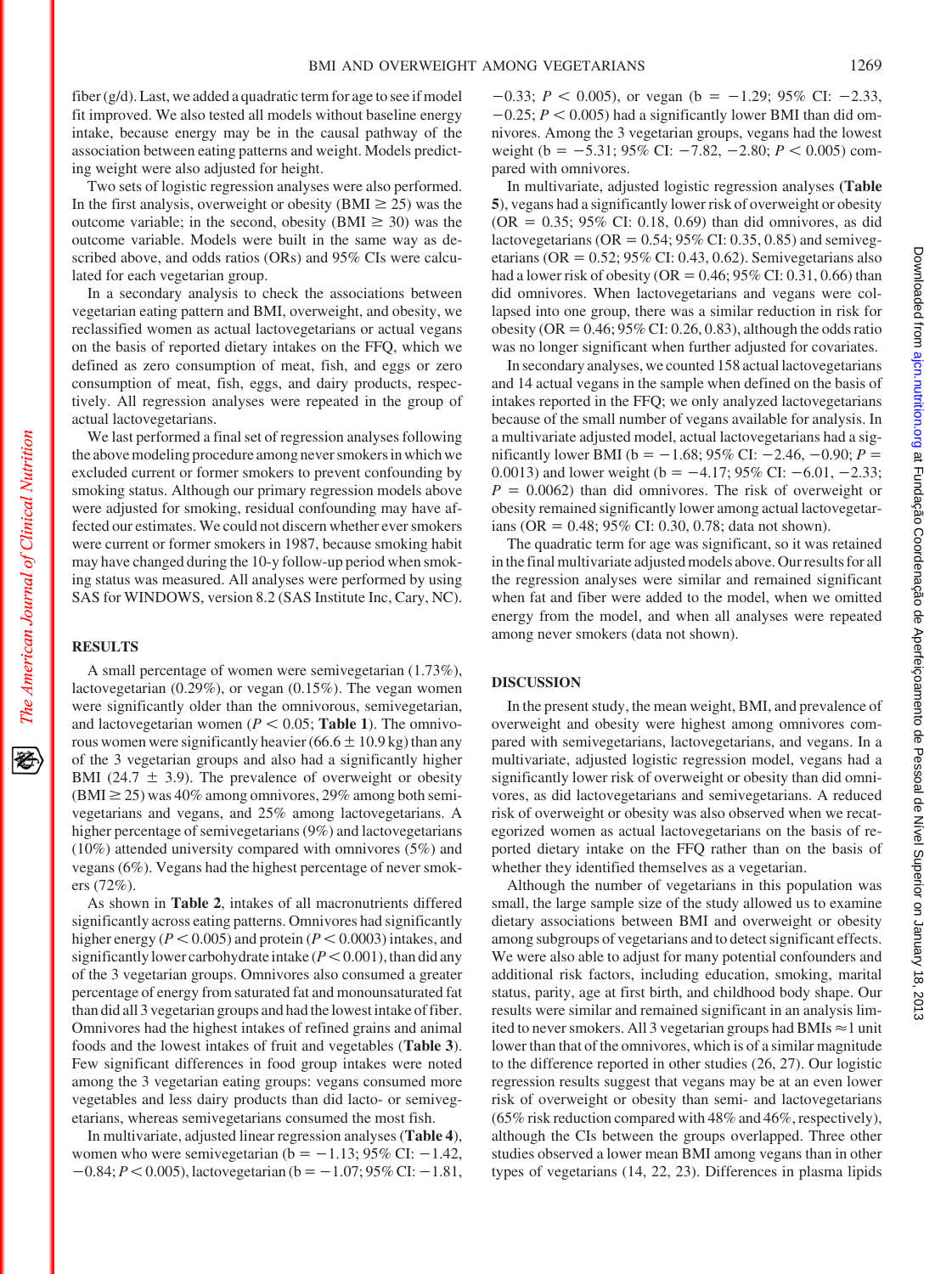The American Journal of Clinical Nutrition

移

#### **TABLE 1**

Sample characteristics of 55 459 self-identified omnivorous, semivegetarian, lactovegetarian, and vegan women participating in the Swedish Mammography Cohort

|                                                     |             | Omnivores               | Semivegetarians        | Lactovegetarians        | Vegans                       |                |
|-----------------------------------------------------|-------------|-------------------------|------------------------|-------------------------|------------------------------|----------------|
| Characteristic                                      | Sample size | $(n = 54257)$           | $(n = 960)$            | $(n = 159)$             | $(n = 83)$                   | P <sup>I</sup> |
| Age $(y)$                                           | 55 459      | $52.5 \pm 9.7^{2,a,b}$  | $53.6 \pm 9.8^{\rm a}$ | $51.1 \pm 9.5^{\rm b}$  | $54.8 \pm 9.5^{\circ}$       | < 0.05         |
| Weight (kg)                                         | 55 459      | $66.6 \pm 10.9^{\rm a}$ | $63.6 \pm 10.0^b$      | $64.0 \pm 10.9^{\rm b}$ | $62.4 \pm 10.7$ <sup>b</sup> | < 0.05         |
| Height $(m)$                                        | 55 459      | $1.64 \pm 0.1$          | $1.64 \pm 0.1$         | $1.65 \pm 0.1$          | $1.64 \pm 0.1$               | 0.14           |
| BMI $(kg/m2)$                                       | 55 459      | $24.7 \pm 3.9^{\rm a}$  | $23.6 \pm 3.5^{\rm b}$ | $23.4 \pm 3.5^{\rm b}$  | $23.3 \pm 3.8^{\rm b}$       | < 0.005        |
| Overweight $[n (\%)]$                               | 55 459      | 16285(30)               | 228(24)                | 33(21)                  | 19(23)                       | < 0.0001       |
| Obese $[n \, (\%)]$                                 | 55 459      | 5220(10)                | 49(5)                  | 7(4)                    | 5(6)                         | < 0.0001       |
| Education $[n (%)]$                                 | 54 570      |                         |                        |                         |                              | < 0.0001       |
| Less than high school                               |             | 42 725 (80)             | 655 (70)               | 110(70)                 | 59 (74)                      |                |
| High school                                         |             | 3738 (7)                | 81 (9)                 | 14(9)                   | 9(11)                        |                |
| University                                          |             | 2522(5)                 | 87(9)                  | 16(10)                  | 5(6)                         |                |
| Other training                                      |             | 4404(8)                 | 120(12)                | 17(11)                  | 8(9)                         |                |
| Marital status $[n (\%)]$                           | 54 957      |                         |                        |                         |                              | < 0.0001       |
| Single                                              |             | 3156(6)                 | 89(9)                  | 15(9)                   | 7(9)                         |                |
| Married                                             |             | 38 163 (71)             | 564 (59)               | 86 (54)                 | 51(63)                       |                |
| Cohabitating                                        |             | 3458(6)                 | 51(5)                  | 14(9)                   | 2(3)                         |                |
| Divorced                                            |             | 4623(9)                 | 149(17)                | 31(20)                  | 14(16)                       |                |
| Widowed                                             |             | 4369(8)                 | 96(10)                 | 12(8)                   | 7(9)                         |                |
| Smoking status $[n (\%)]^3$                         | 31 473      |                         |                        |                         |                              | < 0.0001       |
| Never                                               |             | 18 479 (60)             | 409(68)                | 61 (66)                 | 33(72)                       |                |
| Past                                                |             | 7619(25)                | 153 (24)               | 26(28)                  | 11(24)                       |                |
| Current                                             |             | 4628(15)                | 46(8)                  | 6(6)                    | 2(4)                         |                |
| Age at birth of first child $[n (\%)]$ <sup>3</sup> | 31 351      |                         |                        |                         |                              | 0.004          |
| $\leq$ 24 y                                         |             | 18 102 (59)             | 309(54)                | 48 (58)                 | 25(55)                       |                |
| $25 - 30y$                                          |             | 10168(33)               | 215 (38)               | 26(32)                  | 19(41)                       |                |
| $>$ 30 y                                            |             | 2382(8)                 | 47(8)                  | 8(10)                   | 2(4)                         |                |
| Parity $[n \ (\%)]^3$                               | 34 825      |                         |                        |                         |                              | 0.18           |
| $\overline{0}$                                      |             | 2521(7)                 | 65(10)                 | 10(10)                  | 1(2)                         |                |
| $1 - 2$                                             |             | 19 805 (58)             | 374 (58)               | 54 (54)                 | 28(56)                       |                |
| $3 - 4$                                             |             | 10 196 (30)             | 179 (28)               | 31(31)                  | 16(32)                       |                |
| >4                                                  |             | 1502(4)                 | 33(5)                  | 5(5)                    | 5(10)                        |                |
| Body shape at age 10 y $[n (%)]^{3,4}$              | 35 024      |                         |                        |                         |                              | 0.14           |
| $1 - 2$                                             |             | 18 365 (54)             | 341 (52)               | 52(50)                  | 24(48)                       |                |
| $3 - 4$                                             |             | 12 796 (37)             | 268(41)                | 47(45)                  | 19(38)                       |                |
| $\geq 4$                                            |             | 3052(9)                 | 48(7)                  | 5(5)                    | 7(14)                        |                |

*<sup>1</sup> P* values were obtained by using Tukey's honestly significant differences test for continuous variables (age, weight, height, and BMI) and the chi-square test for categorical variables (overweight, obesity, education, marital status, smoking status, parity, age at first birth, and body shape at age 10 y). For continuous variables, groups with different superscript letters are significantly different,  $P < 0.05$ .<br><sup>2</sup> $\bar{x} \pm$  SD (all such values).

<sup>3</sup> Data were available only for women who participated in the follow-up study in 1997 ( $n = 38984$ ); missing data are not included in the calculations.

*<sup>4</sup>* Body shape was assessed by use of a pictogram, which asked subjects to rank their body size on a scale ranging from 1 (smallest) to 7 (largest).

among different types of vegetarians have also been reported (14 –16). More research is needed to further examine whether different types of vegetarian eating patterns have different effects on weight and health.

Our study raises interesting questions about how individuals define themselves and whether this information is useful in research even if it does not completely reflect "truth." In this case, our questionnaire asked participants to self-identify themselves as *omnivorous*, *semivegetarian*, *lactovegetarian*, or *vegan*, and these terms were specifically defined for them. When we looked at intakes of major food groups across the 3 vegetarian groups on the basis of the FFQ, however, we found that in none of the self-defined vegetarian groups, including vegans, was mean animal product intake actually zero. We were able to analyze actual lactovegetarians, and these individuals showed a similar relation with BMI and risk of overweight or obesity as did self-reported

lactovegetarians and vegans. Therefore, that self-reported vegetarians consumed some animal foods may not be biologically meaningful with regard to obesity and weight, because the food and nutrient intakes of vegetarians differed significantly from those of omnivores despite some animal product consumption, and a significant protective effect was still observed.

Our finding that self-identified vegetarians consume meat is not unusual (25, 33). A study of 13 313 Americans aged  $\geq 6$  y found that only 36% of self-defined vegetarians reported consuming no meat (33). In that study, the investigators further stratified the self-defined vegetarians and nonvegetarians into those who did and did not report consuming meat on their diet recalls. They found that self-defined vegetarians aged  $\geq$ 20 y had a lower BMI than did self-defined nonvegetarians, regardless of whether they ate meat (33); this result supports our finding.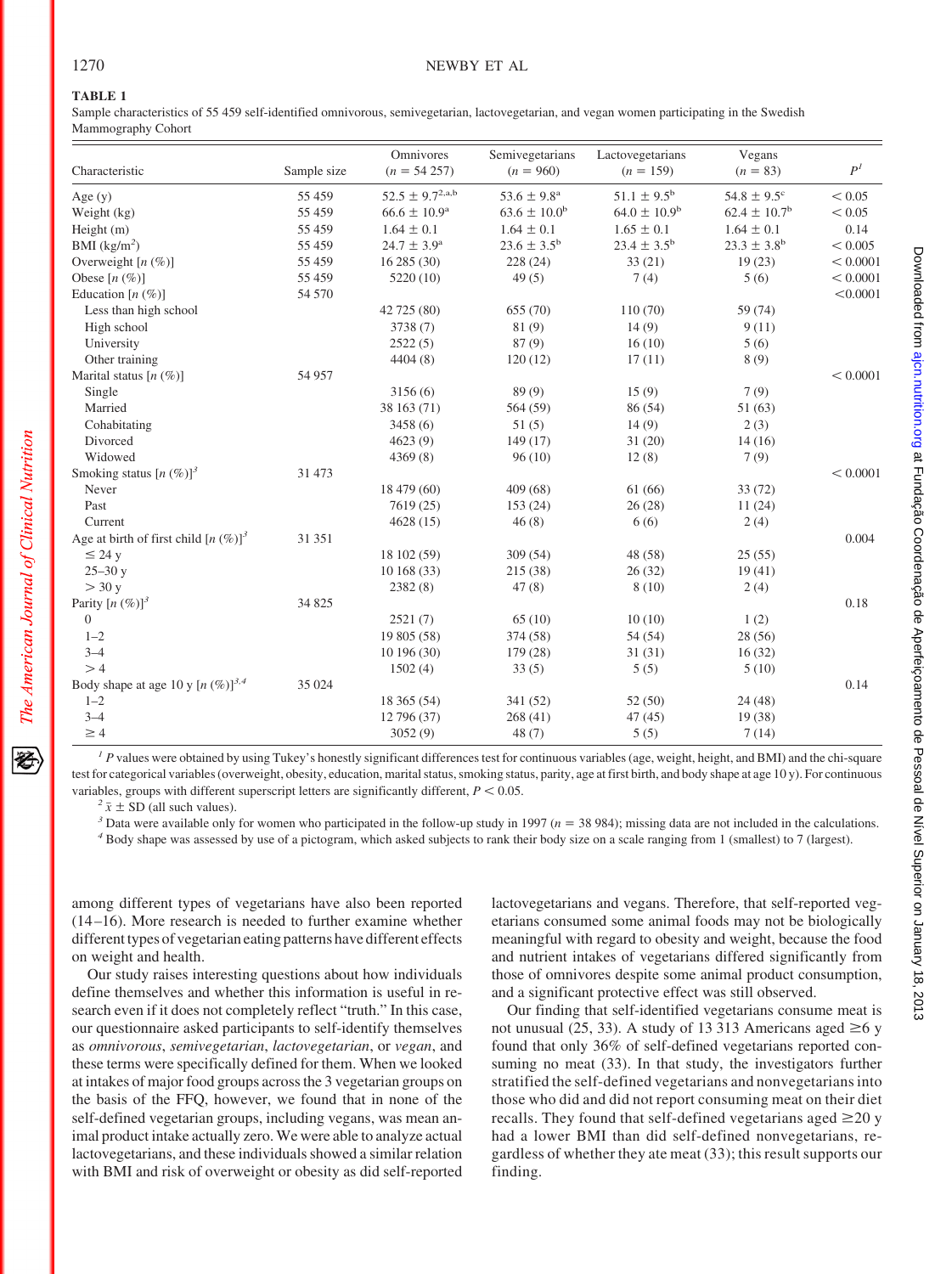#### **TABLE 2**

Energy and macronutrient intakes among 55 459 self-identified omnivorous, semivegetarian, lactovegetarian, and vegan women participating in the Swedish Mammography Cohort*<sup>1</sup>*

| Energy or macronutrient (intake/d)                | Omnivores ( $n = 54257$ ) | Semivegetarians ( $n = 960$ ) | Lactovegetarians ( $n = 159$ ) | Vegans $(n = 83)$      | P        |
|---------------------------------------------------|---------------------------|-------------------------------|--------------------------------|------------------------|----------|
| Energy $(kJ)^2$                                   | $5766 \pm 8^{\circ}$      | $5183 \pm 50^6$               | $5067 \pm 117^{\rm b}$         | $4786 \pm 167^{\rm b}$ | < 0.005  |
| Carbohydrate (% of energy) <sup>3</sup>           | $50.9 \pm 0.1^{\circ}$    | $57.3 \pm 0.2^b$              | $59.8 \pm 0.5^{\circ}$         | $62.7 \pm 0.6^{\rm d}$ | < 0.001  |
| Protein (% of energy) <sup>3</sup>                | $16.3 \pm 0.0^{\circ}$    | $14.7 \pm 0.1^{\rm b}$        | $13.5 \pm 0.2^{\circ}$         | $12.4 \pm 0.2^d$       | < 0.005  |
| Fat $(\%$ of energy) <sup>3</sup>                 | $30.7 \pm 0.0^{\circ}$    | $26.0 \pm 0.2^b$              | $25.2 \pm 0.4^{\rm b}$         | $23.0 \pm 0.6^{\circ}$ | < 0.05   |
| Saturated fat $(\%$ of energy) <sup>3</sup>       | $13.0 \pm 0.0^{\circ}$    | $11.4 \pm 0.1^{\circ}$        | $11.1 \pm 0.2^b$               | $9.0 \pm 0.3^{\circ}$  | < 0.0001 |
| Monounsaturated fat (% of energy) <sup>3</sup>    | $11.2 \pm 0.0^{\circ}$    | $8.8 \pm 0.1^{\rm b}$         | $8.4 \pm 0.2$ <sup>b,c</sup>   | $8.1 \pm 0.2^{\circ}$  | < 0.05   |
| Polyunsaturated fat $(\%$ of energy) <sup>3</sup> | $4.4 \pm 0.0^{\rm a}$     | $3.9 \pm 0.0^b$               | $3.7 \pm 0.1^{\rm b}$          | $4.1 \pm 0.1^{a,b}$    | < 0.0001 |
| Fiber $(g)^3$                                     | $17.0 \pm 0.1^{\circ}$    | $20.9 \pm 0.1^{\rm b}$        | $22.4 \pm 0.3^{\circ}$         | $23.0 \pm 0.5^{\circ}$ | < 0.0001 |
| Alcohol $(g)^3$                                   | $3.2 \pm 0.0^{\rm a}$     | $2.7 \pm 0.1^{\rm b}$         | $1.8 \pm 0.2^{\circ}$          | $2.0 \pm 0.3^{b,c}$    | < 0.005  |

<sup>*1*</sup> All values are  $\bar{x} \pm$  SE. Values in a row with different superscript letters are significantly different,  $P$  < 0.05 (Tukey's honestly significant differences test).

*<sup>2</sup>* Adjusted for age.

<sup>3</sup> Adjusted for age and total energy intake.

We found that food and nutrient intakes across the 3 groups of vegetarians showed many significant differences. Notably, all the vegetarian groups had higher intakes of fruit, vegetables, and fiber and lower intakes of fat and protein. Studies of vegetarians in the United Kingdom (16), Israel (34), Canada (29), and the United States (33) also reported higher intakes of fiber and carbohydrate and lower intakes of protein and saturated fat by vegetarians than by omnivores. A higher intake of carbohydrates and fiber among vegetarians is expected, because plant-based foods are composed mainly of carbohydrates. That vegetarians are leaner and have a reduced risk of overweight or obesity despite higher total carbohydrate intake points to the importance of differentiating between types of carbohydrate when selecting diets, including weight-loss diets. Current fad diets that emphasize low carbohydrate intakes ignore the fact that whole and refined carbohydrate foods evoke different metabolic responses, thereby exerting different effects on appetite and energy intake. This study and others (5, 7) suggest that a high-carbohydrate diet may be protective against obesity if the carbohydrates come from fiber-rich foods such as fruit, vegetables, and whole grains.

Nutritional studies that examine eating patterns, rather than single nutrients, cannot determine the biological mechanisms responsible for observed effects. In fact, several different mechanisms involving both macro- and micronutrients are likely responsible for the lower risk of obesity and smaller BMI that we observed. In an elegant study of 38 000 participants in EPIC-Oxford, Spencer et al (22) found that

## **TABLE 3**

The American Journal of Clinical Nutrition

Food group intakes for 55 459 self-identified omnivorous, semivegetarian, lactovegetarian, and vegan women participating in the Swedish Mammography Cohort*<sup>1</sup>*

| Food group (servings/d)          | Omnivores ( $n = 54257$ )  | Semivegetarians ( $n = 960$ ) | Lactovegetarians ( $n = 159$ ) | Vegans ( $n = 83$ )          | $\mathcal{P}$ |
|----------------------------------|----------------------------|-------------------------------|--------------------------------|------------------------------|---------------|
| $Fruit^2$                        | $1.5 \pm 0.0^{\rm a}$      | $2.0 \pm 0.0^{\rm b}$         | $2.2 \pm 0.1^{\rm b}$          | $2.2 \pm 0.1^{\rm b}$        | < 0.0001      |
| Vegetables <sup>3</sup>          | $1.7 \pm 0.0^{\rm a}$      | $2.5 \pm 0.0^{\rm b}$         | $2.6 \pm 0.1^{\rm b}$          | $3.2 \pm 0.1^{\circ}$        | < 0.0001      |
| Potatoes <sup>4</sup>            | $0.81 \pm 0.00^{\rm a}$    | $0.66 \pm 0.01^{\rm b}$       | $0.74 \pm 0.03^{\text{a,b}}$   | $0.86 \pm 0.02^{\text{a}}$   | < 0.0005      |
| Legumes $\overline{ }$           | $0.05 \pm 0.0^{\circ}$     | $0.05 \pm 0.0^{a,b}$          | $0.06 \pm 0.0^{a,b,c}$         | $0.08 \pm 0.1^{\circ}$       | < 0.05        |
| Cereal <sup><math>6</math></sup> | $0.27 \pm 0.00^{\rm a}$    | $0.40 \pm 0.03^{\rm b}$       | $0.40 \pm 0.03^{\rm b}$        | $0.22 \pm 0.04^{\circ}$      | < 0.005       |
| Whole grains <sup>7</sup>        | $1.9 \pm 0.1^{\rm a}$      | $2.2 \pm 0.0^{\rm b}$         | $2.2 \pm 0.1^{\rm b}$          | $2.0 \pm 0.2^{a,b}$          | < 0.05        |
| Refined grains <sup>8</sup>      | $0.88 \pm 0.0^{\rm a}$     | $0.60 \pm 0.0^{\rm b}$        | $0.58 \pm 0.1^{\rm b}$         | $0.61 \pm 0.1^{\rm b}$       | < 0.01        |
| Eggs                             | $0.19 \pm 0.0^a$           | $0.16 \pm 0.0^{\rm b}$        | $0.06 \pm 0.02$ <sup>c</sup>   | $0.04 \pm 0.02$ <sup>c</sup> | < 0.0001      |
| Dairy products <sup>9</sup>      | $4.9 \pm 0.0^{\rm a}$      | $4.3 \pm 0.1^{\rm b}$         | $4.1 \pm 0.2^b$                | $2.7 \pm 0.2^{\circ}$        | < 0.0003      |
| $Meat^{10}$                      | $1.1 \pm 0.0^{\rm a}$      | $0.1 \pm 0.0^{\rm b}$         | $0.2 \pm 0.0^{\rm b}$          | $0.3 \pm 0.1^{\rm b}$        | < 0.0001      |
| Poultry $^{11}$                  | $0.06 \pm 0.0^{\circ}$     | $0.02 \pm 0.0^{\rm b}$        | $0.01 \pm 0.1^{\circ}$         | $0.02 \pm 0.1^{b,c}$         | < 0.05        |
| $Fish^{12}$                      | $0.28 \pm 0.00^{\text{a}}$ | $0.34 \pm 0.01^{\rm b}$       | $0.07 \pm 0.01^{\circ}$        | $0.15 \pm 0.02^{\rm d}$      | < 0.05        |

<sup>*1*</sup> All values are  $\bar{x} \pm SD$ . Values in a row with different superscript letters are significantly different,  $P < 0.05$  (Tukey's honestly significant differences test).

*<sup>2</sup>* Includes apples, pears, bananas, and citrus fruit.

*<sup>3</sup>* Includes lettuce, root vegetables, spinach, tomatoes, and white cabbage.

- *<sup>4</sup>* Includes boiled potatoes, French fries, and fried potatoes.
- *<sup>5</sup>* Includes brown beans and pea soup.
- *<sup>6</sup>* Includes ready-to-eat (cold) cereal and muesli.
- *<sup>7</sup>* Includes hard (crisp) bread, porridge, and whole-meal bread.
- *<sup>8</sup>* Includes white bread, rice, pancakes, and spaghetti.
- *<sup>9</sup>* Includes milk, sour milk, butter, cheese, and margarine (both full-fat and reduced-fat products).
- <sup>10</sup> Includes meat, stews, casseroles, minced meat, sandwich meats, bacon, sausage, black pudding, liver, and pâté.
- *<sup>11</sup>* Includes chicken.

*<sup>12</sup>* Includes fatty fish (eg, salmon, mackerel, and herring), other fish, and shellfish.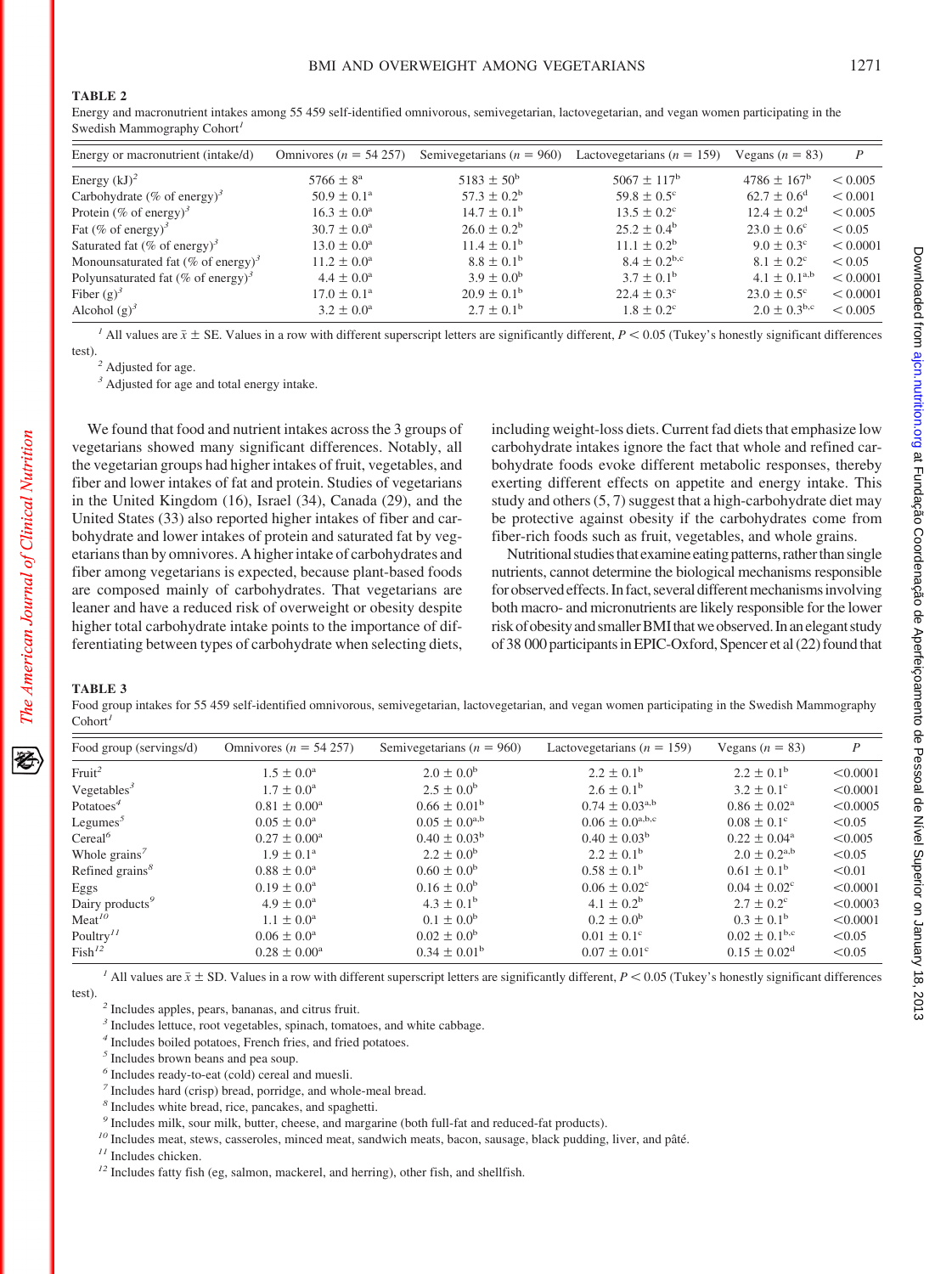#### **TABLE 4**

Linear regression coefficients  $(\beta)$  and SEs showing the association between self-identified vegetarian eating patterns and BMI and weight among 55 459 women participating in the Swedish Mammography Cohort

|                                                           | $\beta$ (SE)      |                 |  |
|-----------------------------------------------------------|-------------------|-----------------|--|
| Self-identified vegetarian<br>eating pattern <sup>1</sup> | BMI $(kg/m2)$     | Weight $(kg)^2$ |  |
| Semivegetarian <sup>3</sup>                               |                   |                 |  |
| Adjusted for age and energy                               | $-1.30(0.12)^4$   | $-3.47(0.33)^4$ |  |
| Multivariate adjusted <sup>5</sup>                        | $-1.13(0.15)^4$   | $-3.29(0.36)^6$ |  |
| Lactovegetarian <sup>7</sup>                              |                   |                 |  |
| Adjusted for age and energy                               | $-1.25(0.30)^4$   | $-3.22(0.80)^4$ |  |
| Multivariate adjusted <sup>5</sup>                        | $-1.07(0.38)^4$   | $-2.74(0.90)^4$ |  |
| $Vegan^8$                                                 |                   |                 |  |
| Adjusted for age and energy                               | $-1.76(0.41)^4$   | $-4.75(1.06)^4$ |  |
| Multivariate adjusted <sup>5</sup>                        | $-1.29(0.53)^{6}$ | $-5.31(1.28)^4$ |  |

<sup>1</sup> All 3 eating patterns were tested in the same model with omnivores as the reference group.

*<sup>2</sup>* Models were further adjusted for height.

*<sup>3</sup>* Semivegetarians were defined as women who considered themselves mostly lactovegetarian but who sometimes consumed fish or eggs.

 $^{4}P < 0.005$ . *<sup>5</sup>* Further adjusted for age squared, alcohol intake, education, marital status, smoking status, parity, age at first birth, and childhood body shape.

 $^{6}P< 0.05$ .

*<sup>7</sup>* Lactovegetarians were defined as women who did not consume meat,

fish, or eggs.

*<sup>8</sup>* Vegans were defined as women who did not consume meat, fish, eggs, or dairy products.

high protein (as a percentage of energy) and low fiber intakes were the dietary factors most strongly associated with increasing BMI and that differences in macronutrient intakes accounted for about one-half the difference in mean BMI between vegans and meat-eaters. Another study of 5292 vegetarians in the United Kingdom found that differences in BMI between meat-eaters and vegetarians were partly, but not wholly, explained by differences in animal fat, fiber, and alcohol intakes (24). Likewise, our results remained similar and significant when we adjusted our models for total fat and fiber intakes, which suggests that additional, significant dietary components of a vegetarian diet are protective.

Because differences in foods and nutrients essentially define the different vegetarian eating patterns, and may be in the causal pathway between diet and body weight, it is arguable whether some dietary variables should be adjusted for in the analysis. For example, it is likely that the high fiber consumption among vegetarians is partly responsible for the lower energy intakes observed in some studies (21, 22, 33) and ours, because fiber contributes to greater satiation and satiety and hence decreased energy intakes within and between meals (35). In the present study, energy intakes were higher and fiber intakes were lower as more animal products were included in the diet. Low energy intakes among vegetarian groups may also be because we used a short questionnaire designed for the general population that did not specifically include vegetarian foods (eg, soy products, meatless products, tofu, and hummus). However, estimated energy intakes among all groups were low in the present study, likely because of the underreporting that is common with the FFQ method. It is controversial as to whether underreporting is associated with dietary composition (36, 37), although there did not appear to be distortion in macronutrient intakes expressed as a percentage of total energy in our study. Omitting total energy from our models did not appreciably change our regression results. One review notes that the probability of underreporting increases as BMI increases (37), although we do not expect that underreporting would affect self-report of vegetarian status.

Our study has several limitations, including its cross sectional design. Although data on weight from the follow-up study of the

#### **TABLE 5**

The American Journal of Clinical Nutrition

Odds ratios (ORs) and 95% CIs showing the association between self-identified vegetarian eating patterns and overweight and obesity among 55 459 women participating in the Swedish Mammography Cohort

|                                                        | Overweight or obese (BMI $\geq$ 25) |            | Obese (BMI $\geq$ 30) |            |
|--------------------------------------------------------|-------------------------------------|------------|-----------------------|------------|
| Self-identified vegetarian eating pattern <sup>1</sup> | <b>OR</b>                           | 95% CI     | <b>OR</b>             | 95% CI     |
| Semivegetarian <sup>2</sup>                            |                                     |            |                       |            |
| Adjusted for age and energy                            | 0.55                                | 0.48, 0.64 | 0.47                  | 0.35, 0.62 |
| Multivariate adjusted <sup>3</sup>                     | 0.52                                | 0.43, 0.62 | 0.46                  | 0.31, 0.66 |
| Lactovegetarian <sup>4</sup>                           |                                     |            |                       |            |
| Adjusted for age and energy                            | 0.51                                | 0.35, 0.73 | 0.46                  | 0.26, 0.83 |
| Multivariate adjusted <sup>3</sup>                     | 0.54                                | 0.35, 0.85 | 0.64                  | 0.34, 1.19 |
| $Vegan^5$                                              |                                     |            |                       |            |
| Adjusted for age and energy                            | 0.51                                | 0.31, 0.82 | 0.52                  | 0.21, 1.28 |
| Multivariate adjusted <sup>3</sup>                     | 0.35                                | 0.18, 0.69 | 0.64                  | 0.29, 1.40 |
| Lactovegetarian + $vegan^6$                            |                                     |            |                       |            |
| Adjusted for age and energy                            | 0.50                                | 0.38, 0.68 | 0.46                  | 0.26, 0.83 |
| Multivariate adjusted <sup>3</sup>                     | 0.47                                | 0.32, 0.68 | 0.64                  | 0.29, 1.41 |

<sup>1</sup> All 3 eating patterns were tested in the same model with omnivores as the reference group.

*<sup>2</sup>* Semivegetarians were defined as women who considered themselves mostly lactovegetarian but who sometimes consumed fish or eggs.

*<sup>3</sup>* Multivariate models were further adjusted for age squared, alcoholintake, education, marital status, smoking status, parity, age at first birth, and childhood body shape.

*<sup>4</sup>* Lactovegetarians were defined as women who did not consume meat, fish, or eggs.

<sup>5</sup> Vegans were defined as women who did not consume meat, fish, eggs, or dairy products.

<sup>6</sup> Because of the small numbers of obese lactovegetarians  $(n = 7)$  and obese vegans  $(n = 5)$ , the 2 groups were collapsed into 1 category.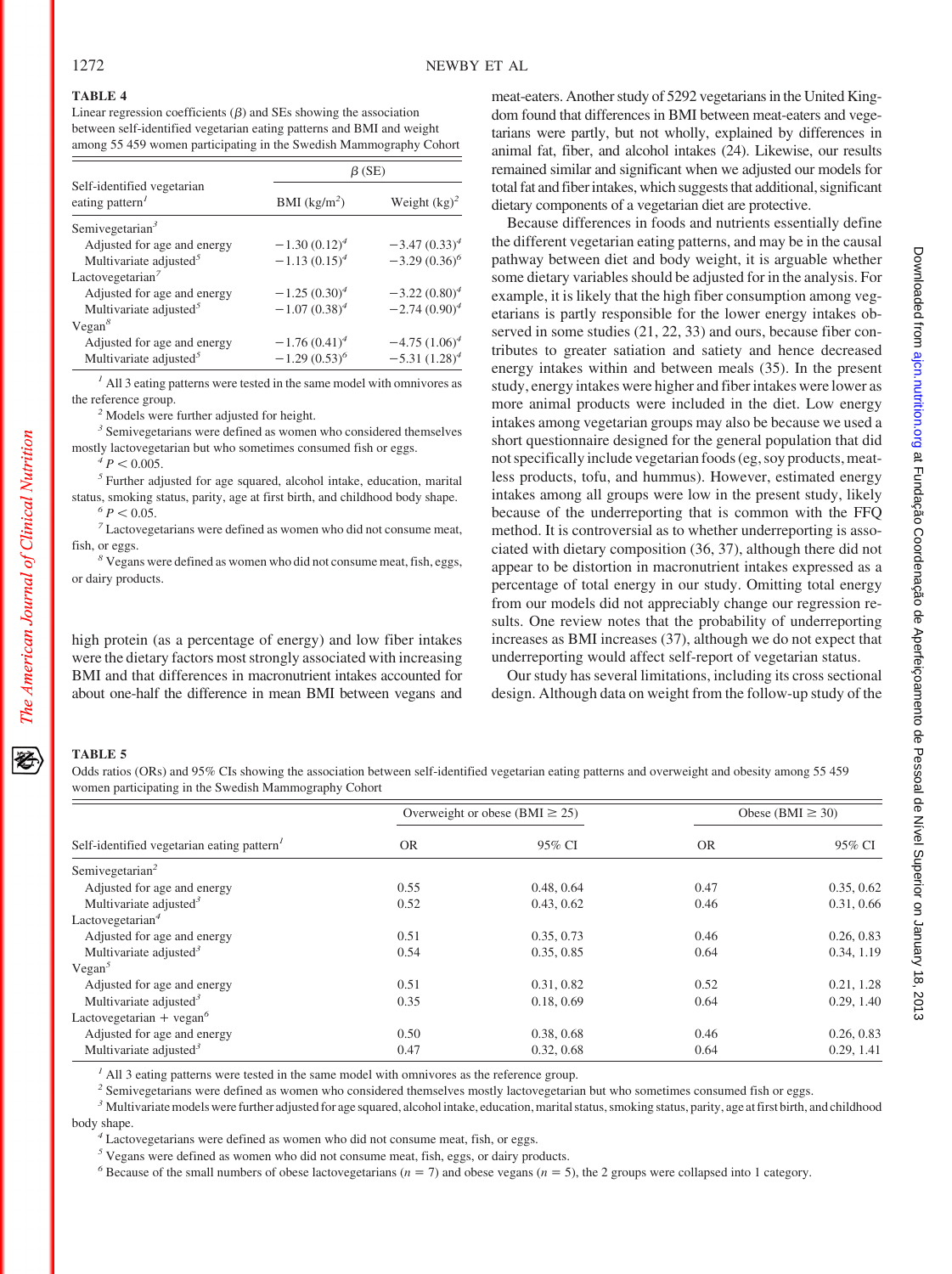Swedish Mammography Cohort are available, these measures are  $\approx$  10 y away from baseline and are available only for a smaller sample of women who participated in the second wave of the study ( $\approx 65\%$  of our baseline study sample). In addition, the FFQ in 1997 was modified and excluded our primary exposure variable on how women defined their eating pattern. Furthermore, we had no data on changes in weight and changes in diet during the 10-y follow-up period.

Cross-sectional studies of obesity and body weight cannot determine causality, because it cannot be determined whether diet led to obesity or whether obesity led to changes in diet. In our study, reverse causality seems unlikely, because we would have observed positive associations between vegetarian patterns and BMI or overweight or obesity, which would most likely indicate that overweight women switched to a vegetarian diet in an attempt to lose weight. Also, individuals usually choose to become vegetarians earlier in life than the age of the women in this study  $(\approx 52 \text{ y on average})$ , so it seems unlikely that the women in this study would have become vegetarians simply to lose weight. Because our study showed inverse relations between vegetarian eating patterns and overweight or obesity and our results are supported by other studies, our findings may reflect true associations; however, prospective research studies and intervention studies are needed to confirm our findings.

An additional limitation of our study is that it only included older women. One review, however, found that vegetarians of all ages and both sexes are leaner than omnivores (26), which suggests that our results may be generalizable to younger women and to men. Last, although we were able to adjust for some confounders, we were not able to adjust for physical activity. A large study, however, found that differences in BMI among vegetarian groups remained significant in models adjusted for physical activity and nondietary lifestyle factors (including smoking and physical activity) and accounted for  $\leq 5\%$  of the differences in BMI among these dietary groups (22).

In conclusion, even if vegetarians consume some animal products as part of their diet, our results suggest that self-identified semivegetarian, lactovegetarian, and vegan women have a lower risk of overweight and obesity than do omnivorous women. Additional studies focusing on single nutrients are needed to elucidate the precise dietary mechanisms responsible for this association, and prospective or intervention studies that adjust for physical activity and other confounders are also needed. The advice to consume more plant foods and less animal products may help individuals control their weight. И

We thank Christoph Weismayer and Niclas Hayes at the Karolinksa Institute for assistance in running statistical programs and Paul Jacques and Martha Morris for helpful comments on the analysis.

PKN was responsible for the design and analysis of this report and drafted the manuscript. KLT contributed to the analysis. AW contributed to the original design and data collection for the Swedish Mammography Cohort. All authors made critical comments during the preparation of the manuscript and fully accept responsibility for the work. No author had a financial interest or professional or personal affiliation that compromised the scientific integrity of this work.

#### **REFERENCES**

The American Journal of Clinical Nutrition

衫

- 1. Seidell JC. Obesity: a growing problem. Acta Paediatrica Suppl 1999; 88:46 –50.
- 2. Newby PK, Tucker KL. Empirically derived eating patterns using factor or cluster analysis: a review. Nutr Rev 2004;62:177–203.
- 3. Togo P, Osler M, Sorensen TI, Heitmann BL. Food intake patterns and body mass index in observational studies. Int J Obes Relat Metab Disord 2001;25:1741–51.
- 4. Steffen LM, Jacobs DR Jr, Murtaugh MA, et al. Whole grain intake is associated with lower body mass and greater insulin sensitivity among adolescents. Am J Epidemiol 2003;158:243–50.
- 5. Liu S, Willett WC, Manson JE, Hu FB, Rosner B, Colditz G. Relation between changes in intakes of dietary fiber and grain products and changes in weight and development of obesity among middle-aged women. Am J Clin Nutr 2003;78:920 –7.
- 6. Koh-Banerjee P, Rimm EB. Whole grain consumption and weight gain: a review of the epidemiological evidence, potential mechanisms and opportunities for future research. Proc Nutr Soc 2003;62:25–9.
- 7. Newby P, Muller D, Hallfrisch J, Qiao N, Andres R, Tucker K. Dietary patterns and changes in body mass index and waist circumference in adults. Am J Clin Nutr 2003;77:1417–25.
- 8. Zemel MB, Thompson W, Milstead A, Morris K, Campbell P. Calcium and dairy acceleration of weight and fat loss during energy restriction in obese adults. Obes Res 2004;12:582–90.
- 9. Zemel MB. Role of calcium and dairy products in energy partitioning and weight management. Am J Clin Nutr 2004;79(suppl):907S–12S.
- 10. Rouse IL, Armstrong BK, Beilin LJ. The relationship of blood pressure to diet and lifestyle in two religious populations. J Hypertens 1983;1: 65–71.
- 11. Appleby PN, Davey GK, Key TJ. Hypertension and blood pressure among meat eaters, fish eaters, vegetarians and vegans in EPIC-Oxford. Public Health Nutr 2002;5:645–54.
- 12. Reddy S, Sanders TA. Lipoprotein risk factors in vegetarian women of Indian descent are unrelated to dietary intake. Atherosclerosis 1992;95: 223–9.
- 13. Krajcovicova-Kudlackova M, Simoncic R, Bederova A, Ondreicka R, Klvanova J. Selected parameters of lipid metabolism in young vegetarians. Ann Nutr Metab 1994;38:331–5.
- 14. Toohey ML, Harris MA, DeWitt W, Foster G, Schmidt WD, Melby CL. Cardiovascular disease risk factors are lower in African-American vegans compared to lacto-ovo-vegetarians. J Am Coll Nutr 1998;17:425–34.
- 15. Key TJ, Fraser GE, Thorogood M, et al. Mortality in vegetarians and non-vegetarians: a collaborative analysis of 8300 deaths among 76,000 men and women in five prospective studies. Public Health Nutr 1998;  $1:33-41.$
- 16. Appleby PN, Thorogood M, Mann JI, Key TJ. The Oxford Vegetarian Study: an overview. Am J Clin Nutr1999;70(suppl):525S–31S.
- 17. Lin CL, Fang TC, Gueng MK. Vascular dilatory functions of ovolactovegetarians compared with omnivores. Atherosclerosis 2001;158: 247–51.
- 18. Fraser GE. Associations between diet and cancer, ischemic heart disease, and all-cause mortality in non-Hispanic white California Seventh-day Adventists. Am J Clin Nutr 1999;70(suppl):532S– 8S.
- 19. Key TJ, Fraser GE, Thorogood M, et al. Mortality in vegetarians and nonvegetarians: detailed findings from a collaborative analysis of 5 prospective studies. Am J Clin Nutr 1999;70(suppl):516S–24S.
- 20. Appleby PN, Key TJ, Thorogood M, Burr ML, Mann J. Mortality in British vegetarians. Public Health Nutr 2002;5:29 –36.
- 21. Phillips F, Hackett AF, Stratton G, Billington D. Effect of changing to a self-selected vegetarian diet on anthropometric measurements in UK adults. J Hum Nutr Diet 2004;17:249 –55.
- 22. Spencer EA, Appleby PN, Davey GK, Key TJ. Diet and body mass index in 38 000 EPIC-Oxford meat-eaters, fish-eaters, vegetarians and vegans. Int J Obes Relat Metab Disord 2003;27:728 –34.
- 23. Key T, Davey G. Prevalence of obesity is low in people who do not eat meat. BMJ 1996;313:816-7.
- 24. Appleby PN, Thorogood M, Mann JI, Key TJ. Low body mass index in non-meat eaters: the possible roles of animal fat, dietary fibre and alcohol. Int J Obes Relat Metab Disord 1998;22:454-60.
- 25. Brathwaite N, Fraser HS, Modeste N, Broome H, King R. Obesity, diabetes, hypertension, and vegetarian status among Seventh-Day Adventists in Barbados: preliminary results. Ethn Dis 2003;13:34 –9.
- 26. Key TJ, Davey GK, Appleby PN. Health benefits of a vegetarian diet. Proc Nutr Soc 1999;58:271–5.
- 27. Dwyer JT. Health aspects of vegetarian diets. Am J Clin Nutr 1988;48: 712–38.
- 28. Kennedy ET, Bowman SA, Spence JT, Freedman M, King J. Popular